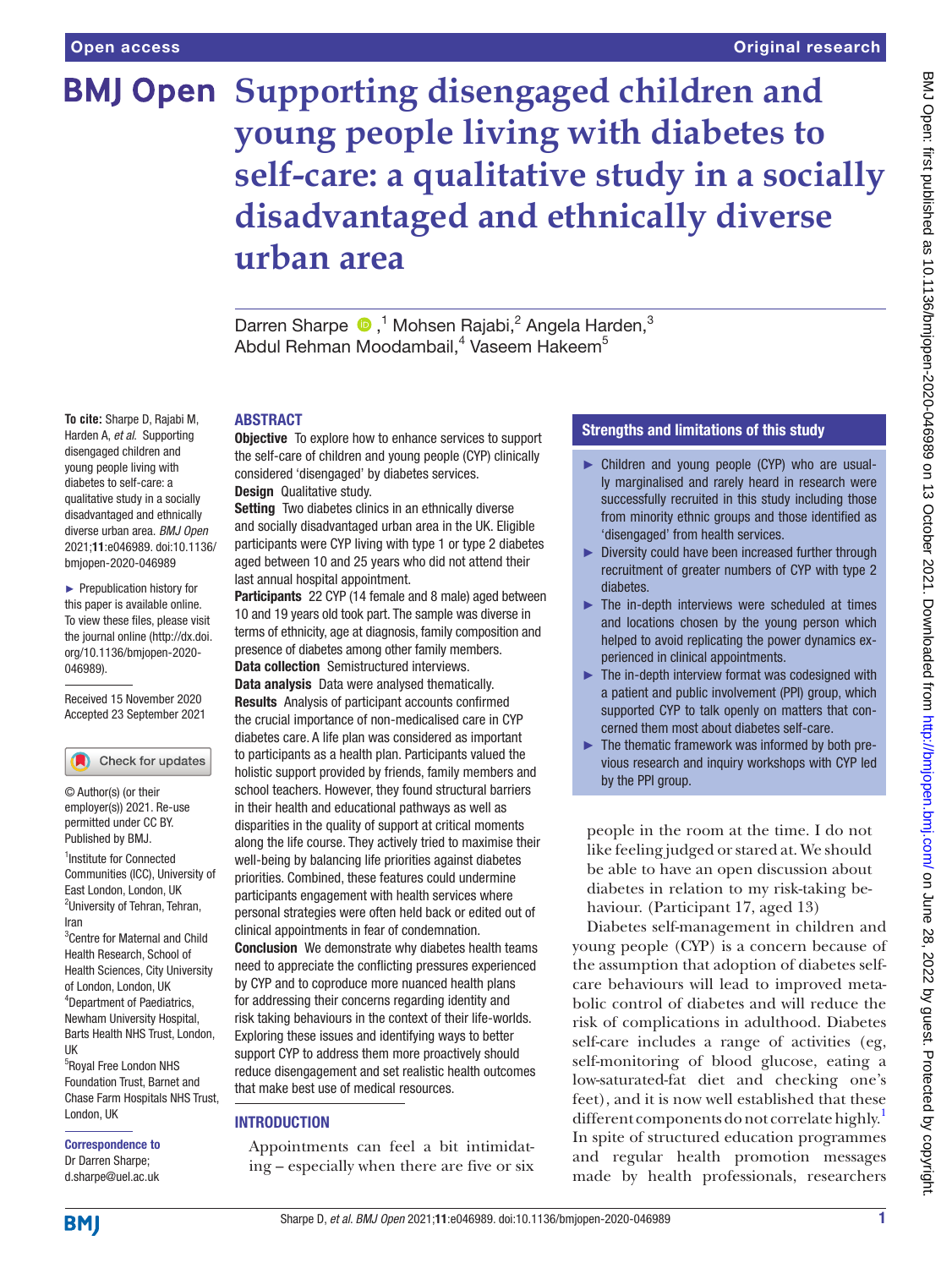and charities, we seldom hear the voices of CYP living with diabetes. We do not hear how they approach food and exercise alongside navigating the physiological and psychological changes consistent with growing up, or how they get their voices heard within health services in which we see a culture that is arguably dominated by paternalism. $2-5$  The experience of being 'silenced' can often be compounded by parents, who do not give power away for putting their son's/daughter's healthcare plan into practice. Thus, for CYP living with diabetes, taking ownership of their self-care is far more complex than adherence to a health plan; they must negotiate and navigate a number of different relationships and contexts.

Research highlights the negative long-term health outcomes for members of the public who disengage from health services. $6-8$  According to the UK National Health Service (NHS) 'disengagement' is defined when a CYP, or carer does not respond to requests from health professionals.<sup>[9](#page-7-3)</sup> Behaviours of disengagement are usually cumulative and may include: disregarding health appointments; not having a general practitioner (GP); not being home for professional visits; not allowing professionals into the home; agreeing to take action but never doing it; hostile behaviour towards professionals; manipulative behaviour resulting in no healthcare; actively avoiding contact with professionals and attendance at urgent care centres, accident and emergency departments but not waiting to be seen/taking own discharge.<sup>[9](#page-7-3)</sup> Elders *et al*<sup>[10](#page-7-4)</sup> argue that people most likely to disengage are characteristically, 'young; are from more deprived areas; are more commonly anxious and depressed; have higher Glycated hemoglobin test (HbA1c) values; and are more frequently male' (p115).

Much of the medical literature on non‐attendance in diabetes points to significantly higher HbA1c results among so-called 'defaulters' used as an example of the benefits of clinic attendance.<sup>11</sup> In England, there is evidence that young people miss more scheduled medical appointments of all kinds than other age groups. $12 \frac{13}{13}$ Indeed, for younger patients, the transition from paediatric to adult diabetes clinics, is highlighted as a critical moment when young people drop out of the system.<sup>[14](#page-7-7)</sup> However, reviews of the existing literature show a limited number of studies that have assessed the reasons behind clinic non‐attendance, from the young patients' perspectives.[15 16](#page-7-8) Understanding the challenges of CYP living with diabetes, from their perspective, especially in areas where a disproportionate burden of cases in diabetes falls on those from ethnic minority groups is needed. Most of the existing research does not focus on diverse groups of CYP or those from socially disadvantaged groups. So, this is about learning from those marginalised and/or not seen or heard voices in existing research.<sup>15–17</sup> This is an important first step to help shape the right diabetes care, at the right time, for CYP who live in communities that experience high deprivation and health inequalities.

BMJ Open: first published as 10.1136/bmjopen-2020-046989 on 13 October 2021. Downloaded from http://bmjopen.bmj.com/ on June 28, 2022 by guest. Protected by copyright BMJ Open: first published as 10.1136/bmjopen-2020-046989 on 13 October 2021. Downloaded from <http://bmjopen.bmj.com/> on June 28, 2022 by guest. Protected by copyright.

This study was undertaken in response to a whole system call to improve accessible care for CYP with type 1 or type 2 diabetes living in London by understanding the barriers and identifying solutions to increase self-management. We focused on two boroughs within London, one of which has the highest local prevalence of type 2 diabetes in those between 16 and 25 years in the UK.<sup>1</sup>

Through qualitative methods this study seeks to deepen understanding into the barriers and drivers behind disengagement from services for CYP from socially deprived and ethnically diverse communities since these populations are most at risk of experiencing disparities in health provision and outcomes resulting from structural barriers. We examine how these barriers can be overcome and analyse CYPs independent self-care practices to explore what diabetes services can do to optimise safe self-care among this group.

# **METHODS**

# **Design**

In-depth interviews with CYP with type 1 or type 2 diabetes were used to assess their understanding and experiences of attending clinics and living with diabetes. The study was part of a larger programme of work undertaken between May 2016 to May 2018 focused on codesigning diabetes services for CYP. This broader programme included a systematic review of reviews, inquiry workshops and the development and evaluation of a young commissioner model in which young people with diabetes worked alongside adults to commission diabetes services.<sup>19</sup> The study followed steps recommended by the Standards for reporting qualitative resear (SRQR) guideline.<sup>20</sup>

# Patient and public involvement

The study was led by a team of adult researchers with the help of a group of young coinvestigators aged between 16 and 25 living with type 1 or 2 diabetes. The young co-investigators reviewed all study documentation including the study protocol, participant information sheets and the interview topic guide but they were not involved in the recruitment to and conduct of the study. Some members of this group also took on young commissioner roles within the larger programme in which this qualitative study is nested. The young coinvestigators met regularly over the study period (at least monthly) and received training in Diabetes 101, public speaking, workshop facilitation and commissioning public services. Findings of the overall programme were fed back to study participants via research briefings, a webinar series and public engagement events with targeted schools and diabetes networks attended by study participants and health professionals.

# Sampling and recruitment

We used a non-probability sampling strategy to identify, from two diabetes clinic registers, CYP categorised as 'disengaged' by their clinician as per the NHS Policy of Engagement and Disengagement with services definition.<sup>9</sup>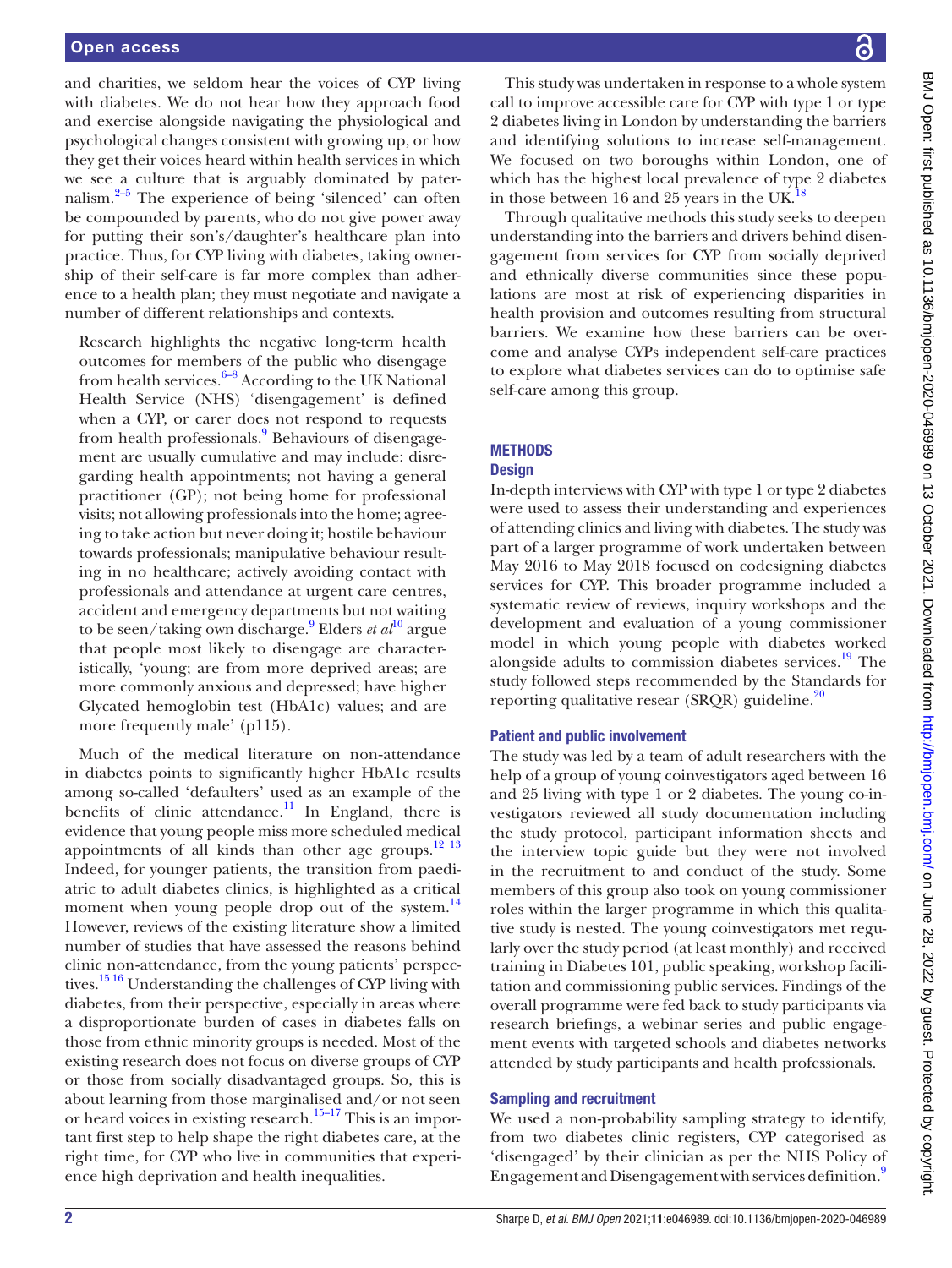<span id="page-2-0"></span>

| Table 1<br>Characteristics of interview participants |                |                                       |                |
|------------------------------------------------------|----------------|---------------------------------------|----------------|
|                                                      | N              |                                       | N              |
| Gender                                               |                | No of siblings                        |                |
| Male                                                 | 8              | O                                     | 3              |
| Female                                               | 14             | 1                                     | 12             |
| Age                                                  |                | $\mathcal{P}$                         | 3              |
| $10 - 13$                                            | 9              | 3                                     | $\overline{2}$ |
| $14 - 17$                                            | 4              | >3                                    | 2              |
| 18 and over                                          | 9              | Position in family                    |                |
| Ethnicity                                            |                | <b>Fidest</b>                         | 8              |
| <b>Black African</b>                                 | $\mathcal{P}$  | Second eldest                         | $\overline{4}$ |
| <b>Black Caribbean</b>                               | 2              | Second youngest                       | 1              |
| Dual Heritage                                        | $\overline{4}$ | Youngest                              | 6              |
| South Asian                                          | 7              | Only child                            | 3              |
| <b>White British</b>                                 | 6              | Adults in the household               |                |
| White other                                          | 1              | Mother only                           | 4              |
| Diabetes type                                        |                | Mother and father                     | 15             |
| Type 1                                               | 20             | Other                                 | 3              |
| Type 2                                               | $\overline{2}$ |                                       |                |
| Age at diagnosis                                     |                | Other family members with<br>diabetes |                |
| $0 - 4$                                              | 8              | <b>None</b>                           | 12             |
| $5 - 9$                                              | 5              | One other                             | 4              |
| $10 - 15$                                            | 9              | More than one                         | 6              |

Potential participants were first approached by a member of the healthcare team, followed by a screening call from the research team. If the CYP were eligible (ie, they were aged between 10 and 25; living with type 1 or type 2 diabetes; living in North or East London; were pre or post a relevant transition such as moving from primary to secondary schools or moving to adult services; and did not attend their last annual hospital appointment) they were invited to take part in an interview.

A total of 22 CYP aged 10–19 years took part in the study out of 47 approached by the research team. Just over half of the sample were female and there was diversity in terms of age, ethnicity, age at diagnosis with diabetes, family composition, and presence of diabetes among other family members ([table](#page-2-0) 1). All but two of the participants were living with type 1 diabetes.

### Data collection

Semistructured interviews were conducted to explore the personal journeys and lifestyles of CYP living with diabetes using a topic guide. Participants were asked:

- ► To describe their journey from diagnosis to now, including how they got diagnosed, how they felt, and what they would like to be different.
- ► What worked really well and what made life harder for participants that could be changed.

► How they managed their condition and what the health service (GPs, nurses and doctors) and other organisations (schools, youth centres and sports clubs) could do to more or less to positively impact on their life.

Their future vision for diabetes services for CYP.

The majority of interviews took place in participant's homes (N=15) with five taking place at the university campus, one over the telephone and one at the participant's school. In half of the interviews (N=11) another family member was also present, most frequently the mother (N=7). Interviews were digitally recorded and transcribed.

#### Data analysis

We analysed interview data using thematic analysis to find patterns of meaning that helped to explain CYPs 'disengagement' covering three focal points. $^{21}$  The three areas included their diabetes biography, social networks and future hopes and aspirations. Analysis involved repeated readings of the transcripts to gain familiarity with the content, the use of coding to identify recurring, similar and contrasting content, and the collapsing of codes into central themes by three members of the research team. Data validation was achieved by double coding a proportion of the transcripts followed by bringing all the coded transcripts into calibration meetings where we discussed and debated the constitution of each emergent theme and subtheme. Our coding scheme was also informed by insights from the systematic review of reviews and inquiry workshops with CYP led by our young coinvestigators from the wider programme of work and from health professionals and commissioners' insights from practice who formed part of the project task group.

Informed written consent was sought and received from all participants. A participant information sheet and consent form were sent to all potential participants at least 48 hours before a scheduled interview to allow time for them to consider their participation and ask any questions. On the day of the interview, participants were given a further opportunity to ask questions before signing a consent form. For potential participants aged 10–15 signed consent/permission was sought from their parent/legal guardian for their son/daughter to be approached to take part in the study. These younger participants were given information about the research project and were invited to sign an assent form following permission from their parent/carer. Findings and quotes in the report are pseudo-anonymised to minimise the risk of identifying participants.

### RESULTS

This section illustrates where and how participants negotiate and navigate the pressures from health services, education, home and social networks as part of their diabetes self-care. To recap, 47 potential interviewees agreed with their adult gatekeeper to be contacted by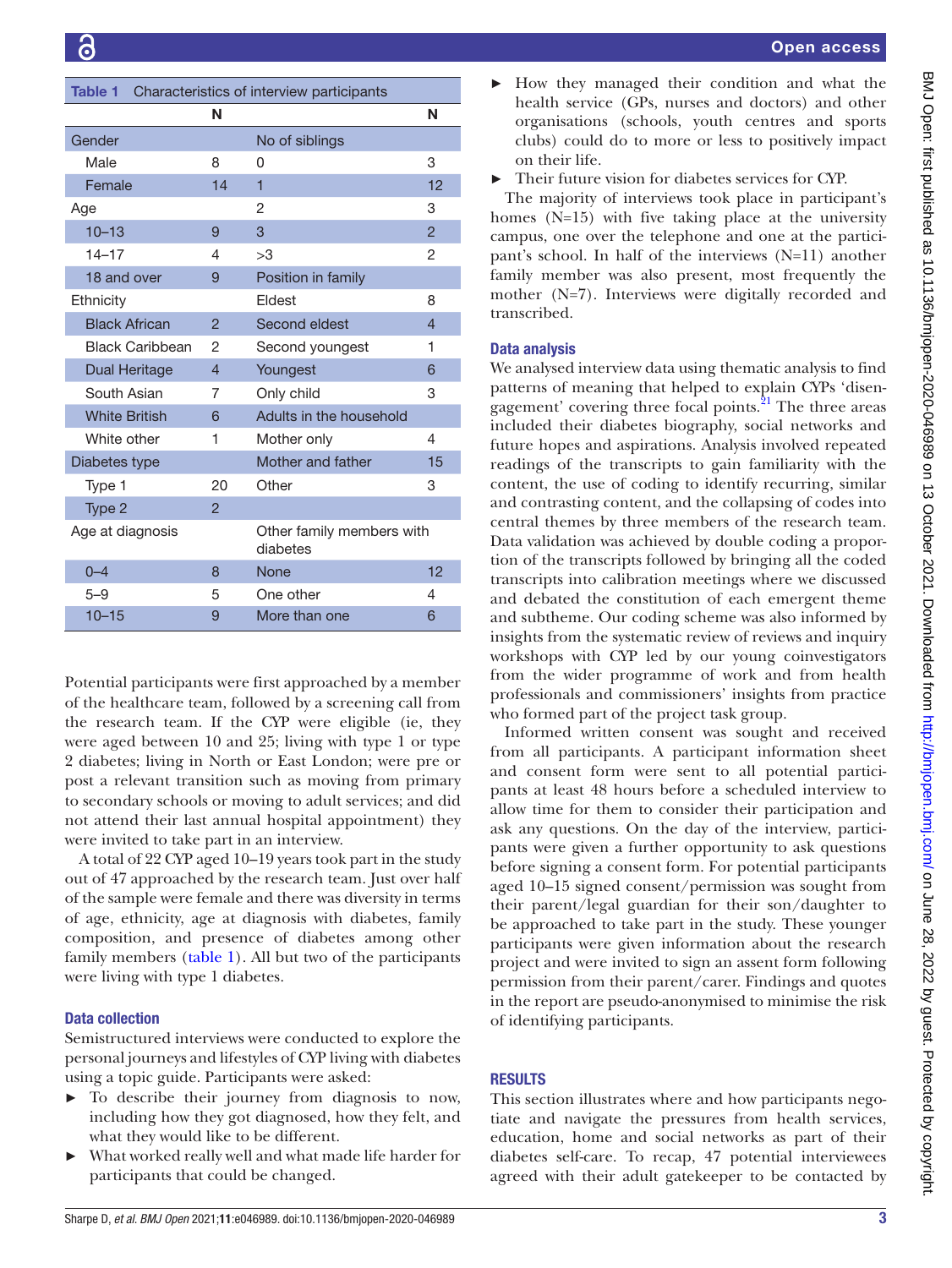#### Open access

the research team out of which 22 were successfully interviewed. Potential interviewees dropped out of the study due to episodes of homelessness, changing school diaries, and failure to show up to agreed interview appointments. The interviewed participants identified a range of issues they faced in living with diabetes including balancing the management of their diabetes with other aspects of their lives (eg, school, college or university, sports and hobbies), problems with maintaining glycaemic control (eg, difficulties carb counting, not liking healthy foods) and problems encountered within diabetes clinics (eg, poor relationships with clinic staff). The following themes were identified from participant interviews.

#### Stigmatised status

Participants' shared common stories of how their peer groups behave, look and think. Accounts of peer group norms revealed how participants positioned themselves at the centre and/or margins of such norms rather than the actual perceptions and behaviour of their peers. Participants said:

If I was to walk on the street, no one could actually tell that I had diabetes, unless I actually do something … for example a blood test… (P7, aged 15, T1).

Now at age 15, I have realised that diabetes doesn't make me different from anybody else (P10, aged 15, T1).

The relationship with self and others is complex and can positively and negatively impact on self-care. One participant explains:

I was sixteen and, on the bus, and I just didn't feel well, and I did my injection and the woman [passenger] said, 'oh my god', and I was, like, sorry yeah? And they're like, 'you know it's not good to take drugs on the bus?' And I'm like, 'excuse me', and my friend just started laughing like. Cos we couldn't believe it and I'm like 'it's not drugs. I'm diabetic' (P16, aged 17, T1).

Being a young person with diabetes was not the only marker of difference. Participants identified as belonging to ethnic minority groups (or linguistic groups), overlaid with intra group differences based on their gender, as well as lifestyle differences bought on by living with diabetes. Our analysis has shown that the perception of social stigma (eg, disapproval of a person based on perceived social characteristics) is a common feature negotiated in how participants experience building a stable social iden-tity<sup>[22 23](#page-7-13)</sup> while managing a chronic disease.<sup>24 25</sup>

For street-involved participants, the need to not appear vulnerable and to belong is often the reason given to why they might deviate from their health plans in order to navigate territorial stigmatisation of their identity and to increase the likelihood of inclusion by peers and in wider society. Ironically, participants reported feeling a greater sense of well-being, feeling safe and feeling valued in ethnically and/or religiously defined spaces than inside the clinic room, where they felt scrutinised and compartmentalised.

## Faith-based identity

Participants who identified as Christian or Muslim reported that their belief system played a significant role in their self-care, which could have both positive and negative consequences for the management of their diabetes. For example, participants gave accounts where religious observance helped them with their self-care. One participant said:

As a Muslim you can't drink, [and I] don't smoke anyway, but there are rules like that, and, like, I do go out with friends but it's [drinking and smoking], not something I majorly think about (P13, aged 18, T1).

In contrast, two participants said:

[Ramadan] is a sacred month for us. So, yeah, I want to be part of that sacred thing as well, so that's why I feel upset when I can't do it as well (P7, aged 15, T1). I had a DKA [diabetic ketoacidosis) over Ramadan. My mother was away and I was at home with my older sister. I wanted to experience fasting and the feast at the end. However, I ended up in hospital (P11, aged 18, T2).

Central to most, but not all, the participants' accounts was the importance they attached to their faith-based identities and how normative practices shared across their faith communities have been performed and, on occasion, have resulted in positive and negative self-care. Ramadan is an exemplifier of one such practice that can serve to resource identity but can also undermine healthy behaviours, so too are many other festivities and cultural events that require a break from routine eating patterns. Clinical teams should acknowledge the cultural spaces in which CYP inhabit and expect deviations from idealised medical plans.

#### Supporting a CYP with diabetes in education

In the participants accounts of performing self-care their educational experiences were central features, with a specific focus on how teachers act as proxy healthcare workers. Participants said;

…my tutor helps me a lot cos I have to test at the right time, and sometimes I forget, so my tutor is there to help me if I'm doing it right or I'm doing it wrong (P3, aged 11, T2).

At school I use, like, a special room. I would disappear into it [to do injections].

(P9, aged 15, T1)

They [school] have an insulin register. If anybody is missing on the register, they go and look for them and remind them, have you eaten? (P7, aged 15).

Participants highlighted how policies and procedures in schools in poor communities, have helped to support them in their self-care. However, participants' accounts show challenges to self-care when transitioning between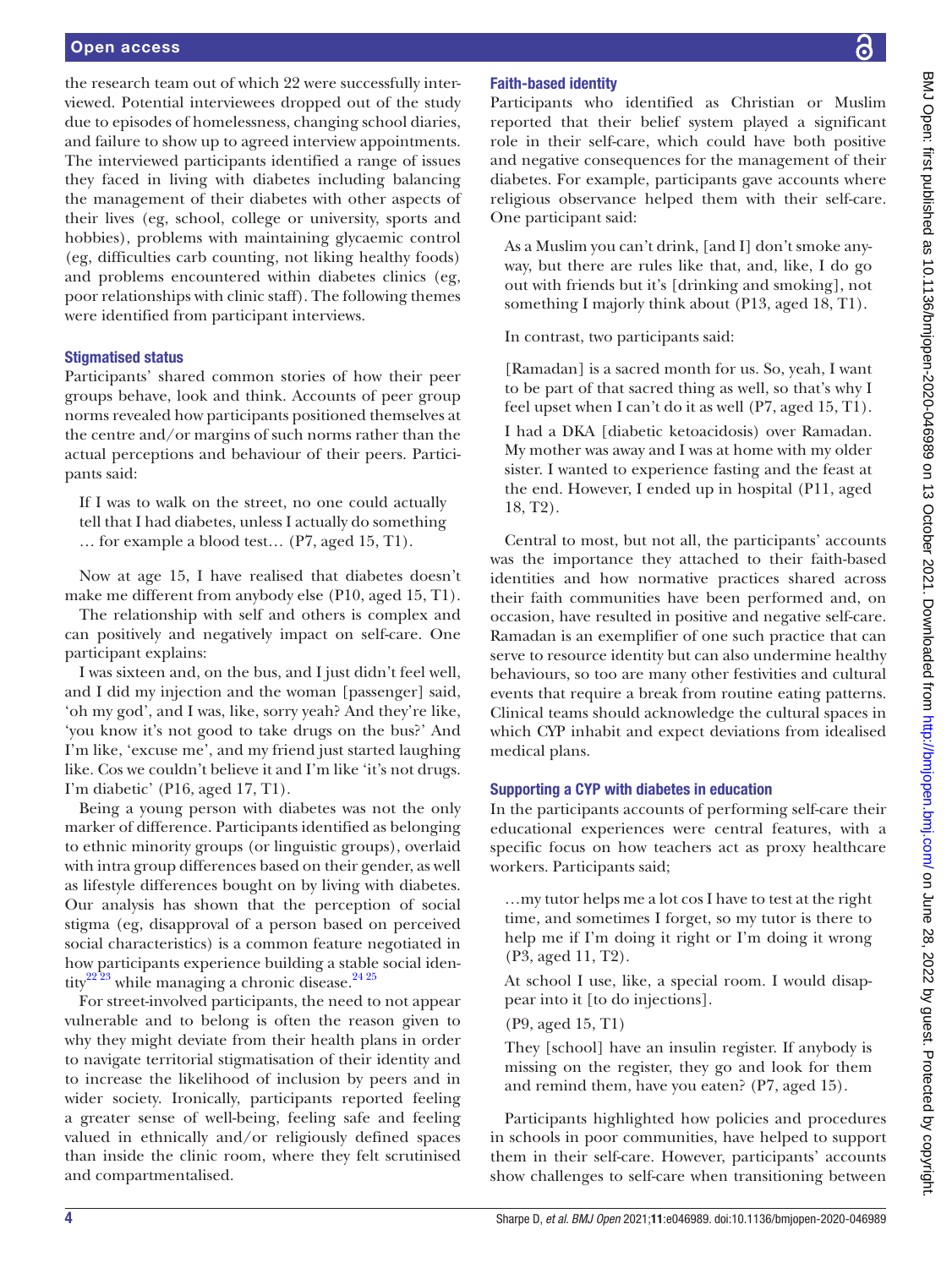schools and then onto college and University. Participants mentioned:

Going from primary to secondary school and then college is difficult in relation to the information and knowledge they [educators] have about my diabetes. …you receive less and less help and therefore educators know less and less about diabetes. (P11, aged 18, T2)

I experienced problems moving away from home to university and trying to sort out my studies, prescriptions and doctor appointments. (P2, aged 18, T1)

Participants highlighted the positive and negative features of school-based diabetes support,<sup>26</sup> with teachers playing a crucial role.<sup>27</sup> However, participants also observed a lack of training opportunities in schools to help teachers to improve their knowledge of diabetes care[.28–31](#page-7-17) The overly reported challenge has been in transitions, when ironically support tends to tail off. $32$  What is missing is a coordinated approach led by the health team in preventing the marginalisation of the CYPs health plans especially during stressful life events in their educational journeys, which result in high or imbalanced sugar levels leading to hospitalisation. In practice, participants have tended to figure things out for themselves when the healthcare team could help in a proactive way to produce a smooth transition.

Friendship networks, and not the healthcare team formed a conceptual bridge between home and school, which was felt to be especially important to CYP with diabetes.[33 34](#page-7-19) Peers are a central factor in a child's socialisation whether they have diabetes or not, but there are few studies addressing the role of friends among CYP in the management of the disease. A selection of accounts illustrates the type of support provided by friends in the self-care of participants in this study. Participants said:

I collapsed in the middle of the playground and he [best friend] was taught by my mum what to do. So, then he called my mum, who told him to call 999. (P7, aged 15, T1)

…when I know I'm going out for a drink with friends, I make sure that I have my meal and my sugar levels are good. When you're drinking, obviously I don't get in to a state where I don't know what I'm doing like. I'm scared to be, like, overly drunk and waking up in a diabetic coma or something. (P19, aged 18, T1)

Participants' accounts reveal how they use friendship networks as a source of support in their self-care, as argued by Salamon *et al*. [35](#page-7-20) Yet still, social isolation and loneliness effects CYP and a few of the participant's experienced weak friendship networks and did not know other CYP in their cohort living with diabetes to relate too. Participants remark:

I think as a child you want to really open up and talk to someone that understands what you're going through, understands the injections, and the needles. I think when I first got diabetes, I didn't know anyone with it so your kind of like, you can't talk about it with anybody. (P16, aged 17, T1)

I guess I don't get any real support. I have a couple of friends on Facebook, and we basically help each other through anything. (P10, aged 15, T1)

On the surface, healthcare teams appear absent in helping to educate friends or lack knowledge of the support provided by friends for CYP in their care. The home environment was important to understanding how participants made decisions affecting their self-care. The study takes as given the emotional consequences for CYP living in families undergoing sustained economic strain. CYP living in poverty are more likely to feel like a failure and have a sense of hopeless about their future than their more affluent peers. As a result, participants' choices around their self-care have often been made against the backdrop of health inequalities. In the face of economic hardships participants provided rich descriptions of how family members often serve as a crucial source of support in their self-care. Participants said;

I have lived with diabetes for the last thirteen years. It hasn't always been under control. It was when my mother took responsibility for me that my diabetes was more controlled, more freedom means less control. (P11, aged 18, T2)

I feel like because they [older family members] were like born with it [diabetes], they don't really talk to us about it, you know, how it's affected them or what they do. (P4, aged 12, T1)

I go to the gym with my auntie. It's like a peace of mind away from home. They have the little TV screens in front of each activity and on the cross trainer and the treadmill, and on the steps and things. So, I can just watch TV (P8, aged 18).

Seldom do studies capture the schooling experience in poor communities and how family circumstances reduce parental ability for active involvement in their child's selfcare in school, especially from ethnic minority families. Evidence suggests that conscientiously caring for the carer helps CYP to reach their full potential in increasing resilience living with diabetes. This is reflected in: psychological models of assessment of care givers; understanding illness belief systems<sup>36</sup>; interdisciplinary working to help reduce family stress and anxiety<sup>37</sup>; including fathering a child with diabetes.<sup>38</sup> The increasing diversity experienced in urban areas such as London necessitates the cultural competency of the healthcare workers into the needs of families living in economic stress in order to provide the right support at the right time to care givers.

# Diabetes self-management

Too often, participants behaviour and attitudes have been wrongly characterised by clinicians as a marker of their disengagement from the service. The markers are hardly ever directly discussed by the healthcare team or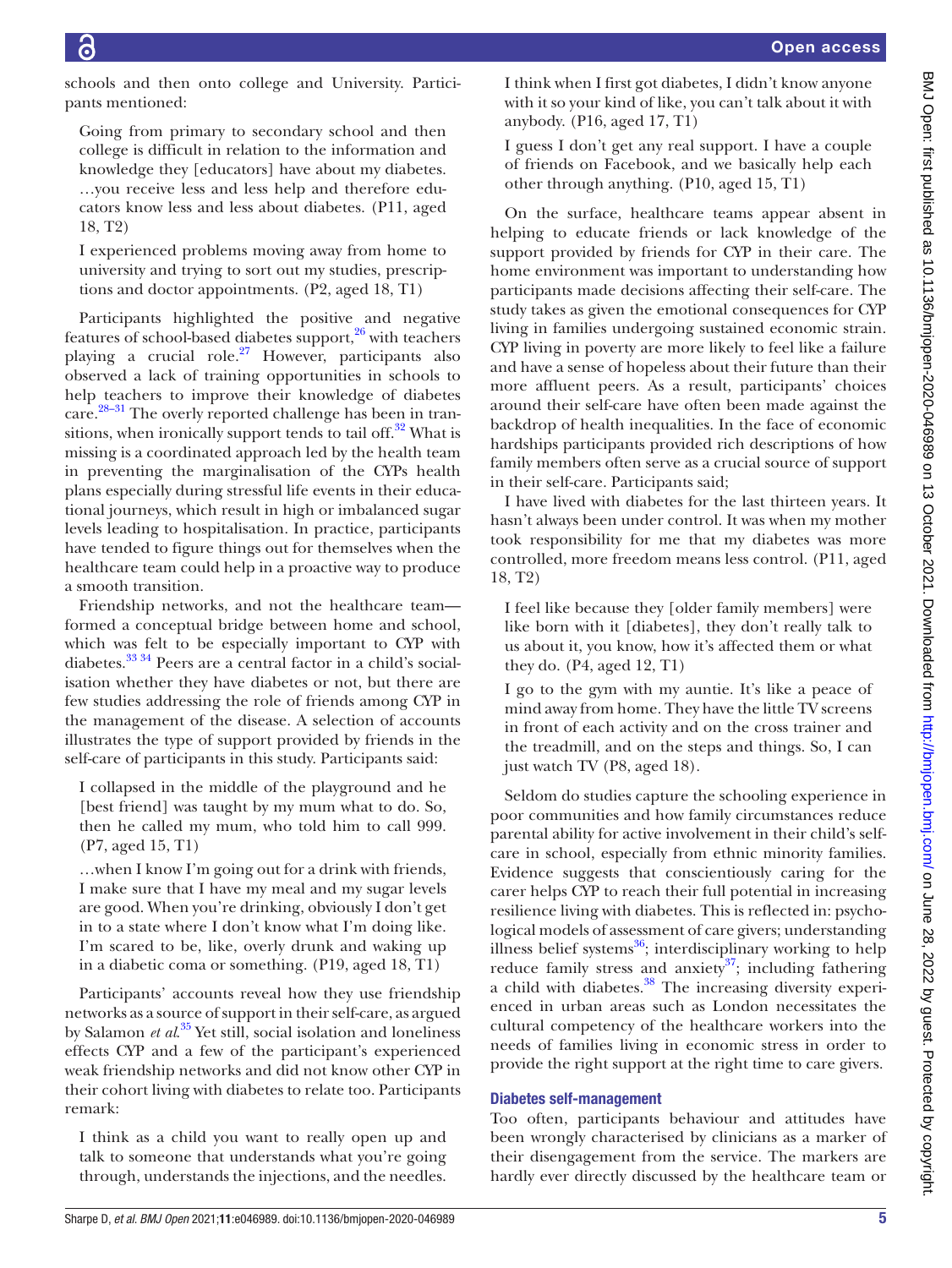voluntarily disclosed in clinical appointments by CYP but loom large over the relationship. Participants said:

At first, I didn't really take it [diabetes] that seriously, I suppose, but then when you realise it's going to affect you every day, then I started to take it more seriously. (P9, aged 15, T1)

I try not to eat as much, so that my blood sugar level doesn't go so high and [it] saves me from having [to] reinject myself with more insulin. (P6, aged 13, T1)

I'll eat what I want, I'll drink what I want and that's when my sugar levels started running high and I was just uncontrolled. So, I was missing appointments sometimes, like, oh, I'm just going to miss, I don't want to go. (P2, aged 18, T1)

There are certain things you must cut back on. I used to do boxing, which was intense training, for an hour or so, so I think stuff like that I kind of left. I haven't been doing it as much. I feel it's quite a lot harder to do with diabetes. (P16, aged 17, T1)

In the latter case, no clinical support was provided to the participant to learn how to cope with high intensity exercise, in order to relieve the anger that so many of participants felt living with the condition. We see missed opportunity by healthcare teams to educate and support CYP to build liveable lives. Also, participants, highlight the inherent complications in implementing their health plan. Participants said;

I'm constantly having to remember to do my blood test, and do my injections. Plus, with me, when I do my injection, after doing it, it does hurt. I get a bit frustrated and you don't want to do it afterwards. (P4, aged 12, T1)

Most of the time, I find [doing injections] easy. Sometimes it's kind of annoys me that I must keep doing it and doing it, and sometimes it hurts, and, yeah, fear and perceptions of doing injections. (P2, aged 18, T1)

You can't really tell I'm wearing a pump right now because everything is electronic blue tooth? I know that the pump and the meter will connect, automatically vibrate, so I will know the insulin will get delivered. Whereas, with the pen, I have to pick up my clothes, to open this, put a needle in the pen, do this, it's like a big long procedure before I actually give myself the injection. (P7, aged 15, T1)

Using technology in self-care is proposed to CYP as a way to promote better self-care; however, this benefit is not borne out in this study. Indeed, Balfe<sup>[29](#page-7-24)</sup> highlights how little attention has been paid to the accounts of CYP of the reasons why they may experience difficulties with their diabetes technology. Participants said:

I tried it [pump] for a while, but it's very painful. It can be an inconvenience practically. I was doing PE, for example, and I had it on, it would just be annoying

because I couldn't play football or anything. (P20, aged 18, T1)

I'm getting use to putting my carb count in the machine so it does the maths for me. I'm not really good at that because I like doing it mentally and, like, turn off the machine straight away. (P7, aged 15, T1)

The benefits of technology (eg, e-health) to aid selfcare are inconclusive. Technological determinism is both embraced and resisted in the participants self-care narratives of type 1 participants. More examination needs to be undertaken exploring how today's CYP from poor and ethnically diverse communities navigate self-care, identity and intimacy in a digital world.

The five principle circumstances or markers that, so far as we have been able to observe, that drive the extent to which CYP with type, and a lesser degree type 2, are able to engage with health services and self-care include: (1) the probability or improbability of achieving normalcy when confronted with social stigma; (2) the easiness or difficulty in integrating faith-based practices into their daily routines; (3) the consistency or inconsistency in the quality of support provided in education; (4) the constancy or inconstancy of family and friends; and (5) the obstacles and practical challenges in balancing medicalised self-care practices in daily live.

### **DISCUSSION**

This study has systematically collected and considered CYPs perspective on diabetes services and factors influencing their self-care. Listening carefully to CYP, who had all been categorised as becoming disengaged with their diabetes care teams, has enabled the research team to amplify their voices and, through the wider programme of work in which this qualitative study is nested, informed commissioning guidance to improve diabetes services for CYP living in a poor and ethically dense communities in London. It is well recognised that CYP with long-term conditions may disengage from clinical services during adolescence and emerging adulthood. For CYP this can often contribute to poor health outcomes and for services a waste of medical resources.

Psychosocial needs and priorities of CYPs with type 1 diabetes and barriers to their engagement in educational settings $39$  have been widely reviewed in the literature.<sup>4041</sup> Most of these factors are centred around CYPs desire to lead a 'normal' life like their peers and must awkwardly adjust their language and behaviour to be considered as 'normal and healthy'. These factors may be less salient for those with type 2 diabetes as the management of their condition does not usually involve injections or pumps. Similarly, variations of the dynamics of engagement in self-care among black and ethnic minority groups have been discussed in the literature that emphasis peer pressure to meet subcultural expectations, which is shown to undermine health plans, and reinforce a lack of trust health professional.<sup>[42](#page-7-27)</sup>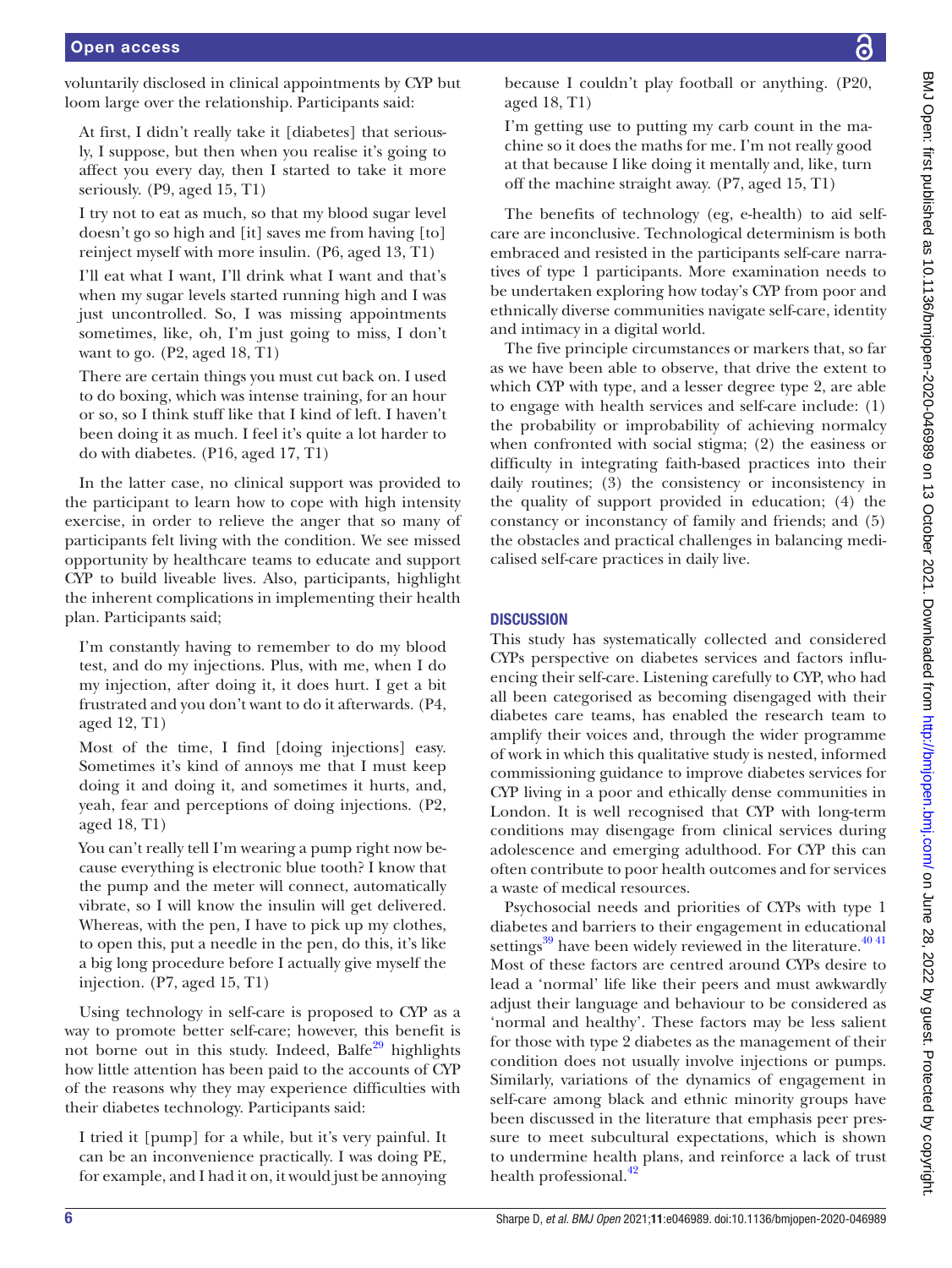In contrast, the recent Commission for Race and Ethnicity Report in the UK $^{43\,44}$  noted that the majority of all ethnic groups—which leave out the voices of CYP reported positive experiences of access to healthcare and concludes that ethnic minority groups have better outcomes than the white population despite experiencing higher levels of deprivation. The factors at play are complex, and one way to account for the positive stories of self-care reported through this study—despite broken engagement with clinics—is through the cultural competencies narrated by participants in this study that have been applied to their self-care. For instance, Islamic law does not strictly forbid smoking, but it clearly stated that smoking is not good for health, and the health benefits of the Caribbean diet.

As illustrated in the findings, the personal, the situational, and the technical aspects of living with type 1 and type 2 diabetes problematise the simplistic and often unusual label given to black, Asian and minority ethnic group CYP who are considered to be 'disengaged', ignoring that participants are constantly trying to balance diabetes and life priorities often as a visible 'other'.[45](#page-7-29) This paper stresses the role healthcare teams can perhaps play to address social determinants and/or sociological problems along the life course, to recognise CYP strengths and competencies, while they search for a stable identity and seek intimacy outside family relationships.<sup>46</sup>

At the centre of this discussion is the rebalancing of medicalised and non-medicalised self-care practices in CYP daily lives. The significance of this study is in arguing for a corrective emphasise, weighted evenly on the physiological and the psychosocial implications of diabetes for CYP from deprived and ethically diverse communities. Medicalised and non-medicalised self-care practices are not diametrically opposed in the participants accounts, but instead negotiated and navigated on an evenly momentarily or periodic basis. What this means for health service design and delivery is clear; rather than expecting CYP to adjust to health plans which are designed predominately by adults for CYP, health professionals should take into account the changing life circumstances and cultural priorities of CYP in order to increase meaningful engagement in health services.

Recognition should also be paid to the reality that self-care extends far beyond what is discussed in hospital appointments or determined by reading of CYPs blood sugar levels. The pressures of growing up in the 21st century weigh heavily on the self-care strategies adopted by the participants, and in turn affect how well CYP adhere to medicalised self-care plans (eg, doing carb counting, insulin injections, keeping to a healthy diet and regular exercise). The participant's accounts demonstrate how they are often preoccupied with the question of '*who I am'* and '*who I want to become'*. It goes without saying that the focus of most, if not all, of the participants has been on fitting in with their peer groups, thus often prioritising their social needs over their health needs.

Person-centred care planning is a promising way forward; however, despite policy being in place in England, practice is ad hoc. Form this context, the challenge for healthcare professionals is to create the right environment to design and deliver healthcare plans that model effective shared decision making grounded in a person-centred approach that takes account of CYP life circumstances. Engendering trust in the clinical relationship ought to be prioritised to allow for honest and frank discussions on lifestyles, behaviour and identity, which are not currently actively taking place in clinical appointments. Thus, more emphasis should be placed on integrating both medicalised and non-medicalised selfcare techniques in CYP personalised plans, with a specific focus on the functioning of the CYP support network.

To conclude, this paper argues for non-medicalised self-care to gain parity with medicalised forms. In other words, a life plan is considered as important to the CYP as a health plan. We explore how both medicalised and non-medicalised forms of self-care often intersect in the daily lives of ethnically diverse CYP living in disadvantaged areas, and what this means for healthcare professionals. Diabetes teams need to appreciate the conflicting tensions experienced by CYP and to evolve better models for addressing their concerns regarding identity, risk and self-care in the context of their social setting and peer group. Exploring these issues and identifying ways to support CYP more effectively could reduce disengagement, improve health outcomes and make best use of healthcare resources.

Acknowledgements The authors would like to thank all participants and healthcare providers who contributed their time to share their perspectives with us. We would like to thank members of the research team Dr Emma Green and James Rudd. Most importantly we would like to thank our team of young co-investigators Sema Thasnim, Shandies Rose, Tahmid Alam and Khadija Miah.

Contributors All authors named contributed substantially to the document. DS and AH codesigned the study. DS and EG collected the data and DS, AH, EG and JR analysed the data. DS and MR wrote the draft manuscript. AH obtained the funding and provided support in editing the manuscript. DS, MR, AH, ARM and VH contributed to the design and critical review of the manuscript. All authors approved the final version. DS is the guarantor.

Funding This work was supported by the NHIR North Thames Collaborations for Leadership in Applied Health Research and Care.

Disclaimer The views expressed are those of the author(s) and not necessarily those of the NHS, the NIHR or the Department of Health and Social Care.

Competing interests None declared.

Patient and public involvement Patients and/or the public were involved in the design, or conduct, or reporting, or dissemination plans of this research. Refer to the Methods section for further details.

Patient consent for publication Consent obtained directly from patient(s)

Ethics approval Ethical approval was obtained by NRES Committee South East Coast-Surrey Bristol Research Ethics Committee Centre (REC reference: 15/ LO/0903 IRAS project ID: 179878).

Provenance and peer review Not commissioned; externally peer reviewed.

Data availability statement No data are available. The interview audios and transcripts are not available to share outside of the research team.

Open access This is an open access article distributed in accordance with the Creative Commons Attribution 4.0 Unported (CC BY 4.0) license, which permits others to copy, redistribute, remix, transform and build upon this work for any